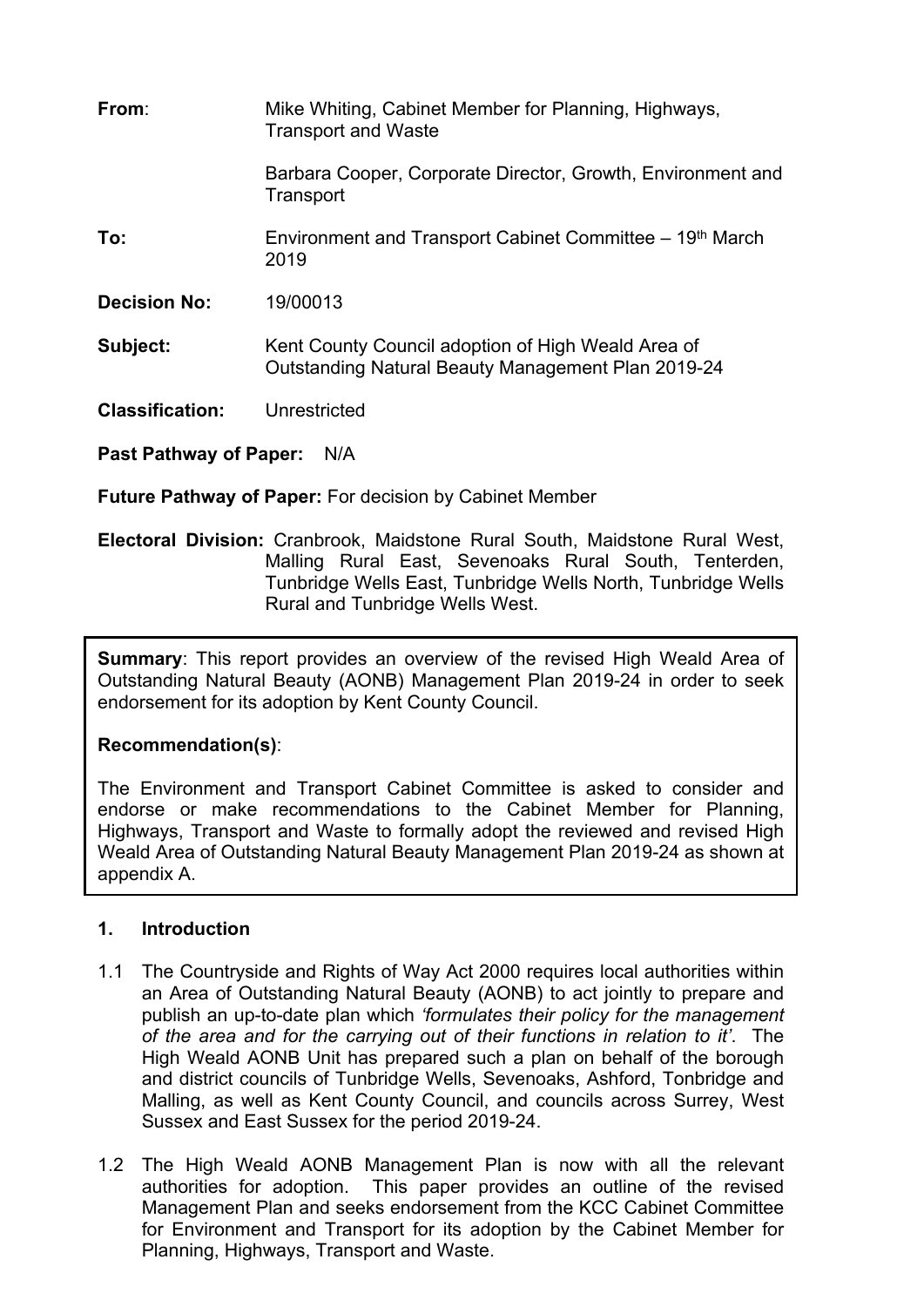## **2. Financial Implications**

- 2.1 Kent County Council makes an annual revenue contribution of £9,500 towards the core funding of the High Weald AONB (as do the other local authorities within the boundaries of the HWAONB). It is not anticipated that the revised Management Plan will place any additional financial obligations on the County Council.
- 2.2 Relevant units within the County Council will need to consider the revised Management Plan in relation to their operations (as they are already bound to do). The plans are of particular relevance to services concerned with commissioning, climate change, planning, heritage and natural environment, economic development, highways and public rights of way.

## **3. Policy Framework**

- 3.1 The Management Plan supports the Council's second Strategic Outcome of *"Kent communities feel the benefits of economic growth by being in-work, healthy and enjoying a good quality of life"* by helping to support:
	- rural business and economic growth;
	- a good quality of life:
	- well planned housing growth;
	- and a physical and natural environment that is protected, enhanced and can be enjoyed.
- 3.2 The Management Plan also supports a number of the themes for action in the Kent Environment Strategy.

### **4. Overview of the High Weald Area of Outstanding Natural Beauty (AONB) Management Plan 2019-24**

- 4.1 The Countryside and Rights of Way Act 2000 requires local authorities within an Area of Outstanding Natural Beauty (AONB) to act jointly to prepare and publish an up-to-date plan which *'formulates their policy for the management of the area and for the carrying out of their functions in relation to it'*. The High Weald AONB Unit leads the development of this plan on behalf of the relevant local authorities, overseen by the Joint Advisory Committee (JAC). Matthew Balfour attends the JAC for Kent County Council.
- 4.2 The High Weald AONB Management Plan was originally published in 2004 as a 20-year strategy and this is reviewed every five years. Reviews, with minor revisions, have taken place in 2009 and 2014. In 2017, the third review was instructed by the High Weald AONB Joint Advisory Committee. This review has taken account of the potential impact of Brexit on agri-environmental policy and the significant increase in development pressures within the AONB since the last review. The plan has also required amendments to bring it in line with the Government's 25 Year Environment Plan, published in 2018.
- 4.3 The High Weald AONB Unit has overseen the consultation process for the Plan. This included a series of technical workshops based around the key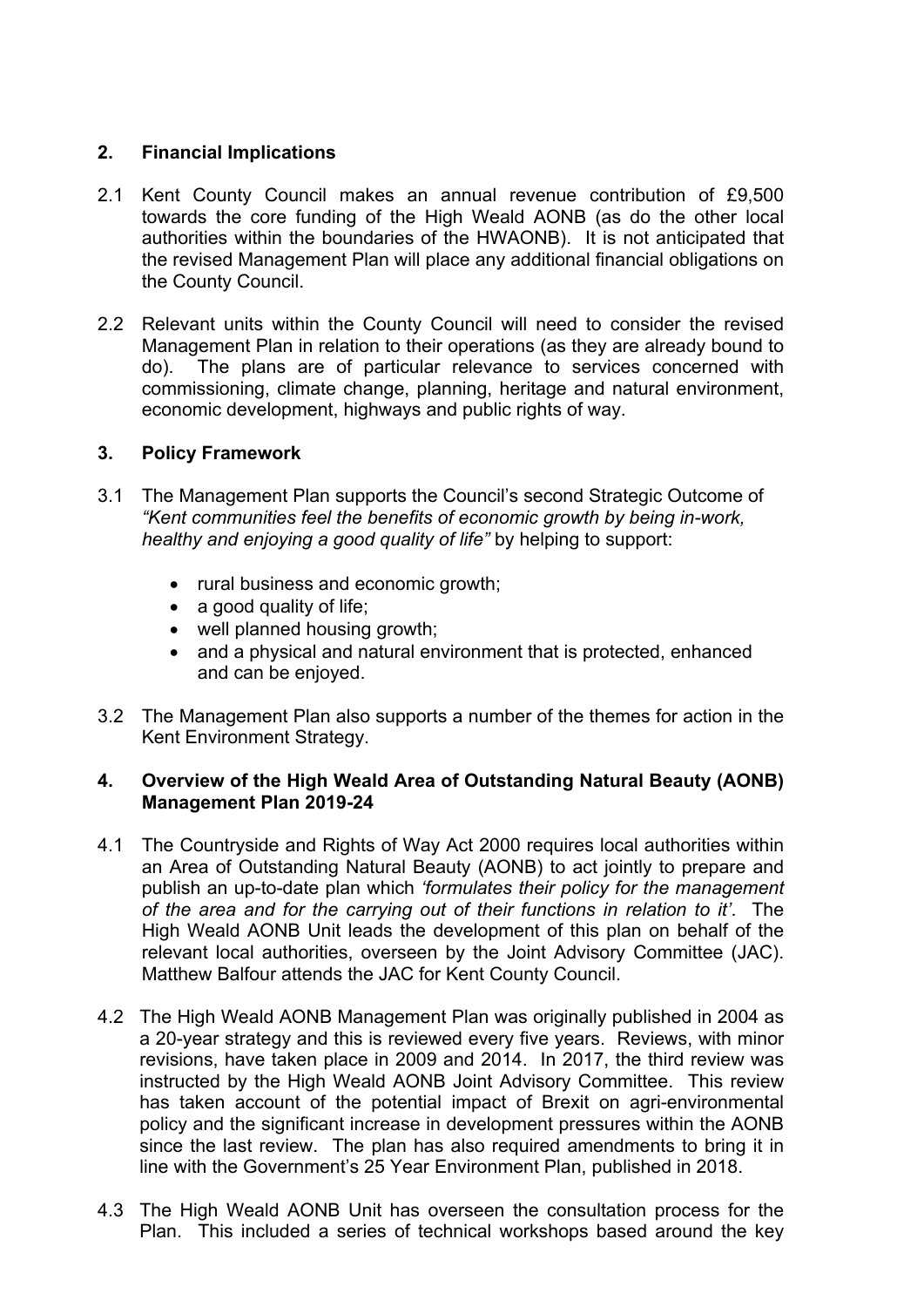components of the plan in summer 2017; followed by early public engagement through an on-line questionnaire, with nearly 400 people taking part.

- 4.4 Public Consultation on the Management Plan and its supporting documents was carried out between 13th June and 25th July 2018; this included consultation with all the local authorities. 143 responses were received, 115 from individuals and 28 from organisations; 82% of the respondents 'strongly agreed' with the AONB Vision.
- 4.5 KCC submitted Officer comments in response to the formal consultation in July 2018. Officers are satisfied that these have been adequately addressed and the proposed actions of the management plan do not place any new or unnecessary obligations on the County Council.
- 4.6 The review is accompanied by a Strategic Environmental Assessment, Habitats Regulations Assessment and Equality Impact Assessment.
- 4.7 The amended plan is framed around 22 objectives, which fall under the five defining components of the High Weald's AONB character (and a further two elements considered of relevance to the High Weald AONB Management Plan):
	- Geology, landform, water systems and climate
	- Settlement
	- Routeways
	- Woodland
	- Field and heath
	- Land-based economy and related rural life
	- Other qualities and features that are connected to the interaction between the landscape and people, such as access and enjoyment
- 4.8 The Plan's objectives remain largely the same from the previous High Weald AONB Management Plan adopted by the appropriate KCC Cabinet Member in 2014. New or amended objectives include:

*4.8.1 To protect and enhance soils, the sandstone outcrops, and other important landform and geological features*. This objective has been amended from the previous management plan to specifically include soils, reflecting the Government's 25 Year Environment Plan's priority in this regard.

*4.8.2 To enhance the architectural quality of the High Weald and ensure development reflects the character of the High Weald in its scale, layout and design*. The addition of reflecting the AONB's character in scale, layout and design is in response to the increase in development pressure. It aims to protect and enhance the character and quality of buildings in the High Weald; and re-establish the use of local materials as a means of protecting the environment and adding to this distinctiveness.

*4.8.3 To improve returns from, and thereby increase entry and retention in, farming, forestry, horticulture and other land management activities that conserve and enhance natural beauty*. This is a new objective for the Management Plan, which looks to sustain an economically viable land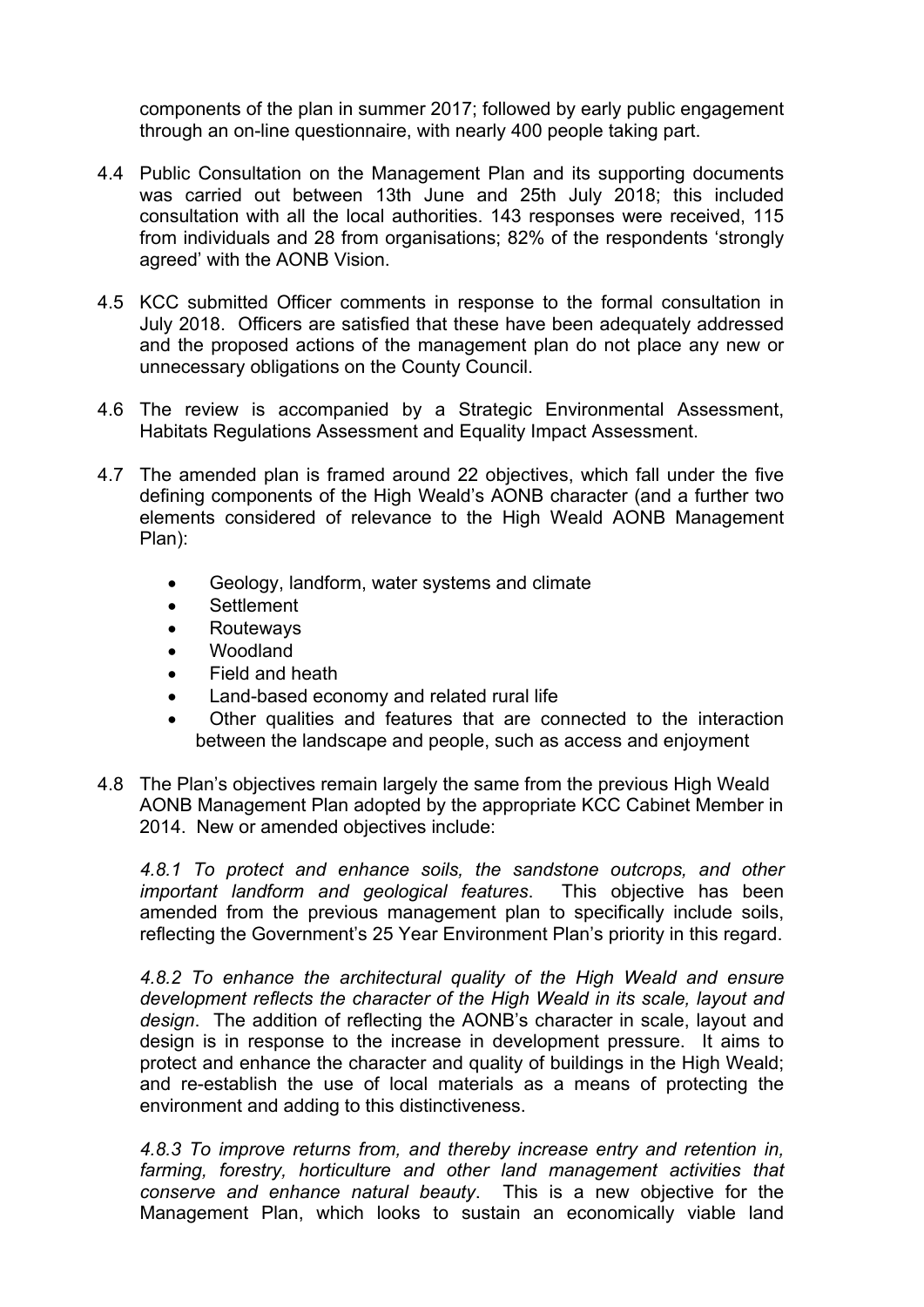management sector, with a particular emphasis on sustainable and smallscale farming and forestry.

*4.8.4 To improve amenities, infrastructure (including the provision of appropriate affordable housing), and skills development for rural communities and related sectors that contribute positively to conserving and enhancing natural beauty.* This is a new objective for the Management Plan, which looks to foster community life and economic activities – including heritage conservation, sustainable tourism and outdoor education – that support conservation of the AONB.

*4.8.5 To develop and manage access to maximise opportunities for everyone to enjoy, appreciate and understand the character of the AONB while conserving its natural beauty*. This objective has been amended to give emphasis on wider engagement with the AONB through access; alongside the need to ensure that access infrastructure, services and activities are consistent with conserving and enhancing natural beauty and its quiet enjoyment.

*4.8.6 To protect and promote the perceptual and aesthetic qualities that people value*. This objective has been amended so that action is taken to not only promote but protect what is valued.

- 4.9 A full list of the High Weald AONB Management Plan objectives is provided in Appendix 1. This table also provides a comparison with the 2019-24 objectives to those of the previous 2014-19 Plan.
- 4.10 All of the Management Plan's actions have been amended as a result of the review. Many of them are in direct accord with those contained within the Kent Environment Strategy and other relevant strategies. Actions of particular note or relevance to KCC in respect of the services it delivers include:

#### Climate change and environmental impact

4.10.1 Consider AONB characteristics in climate change mitigation and adaption strategies with particular attention paid to achieving reductions in energy demand and supporting alternative sustainable transport options.

4.10.2 Support fossil fuel-free and public transport initiatives, encouraging walking, cycling and other travel alternatives where possible.

4.10.3 Encourage all new habitable buildings to be constructed using ultra-low energy building techniques, with landscape-sensitive on-site renewable energy generation where appropriate.

4.10.4 Reduce through management interventions by-products which are burnt or sent to landfill (consider opportunities for new markets for waste products).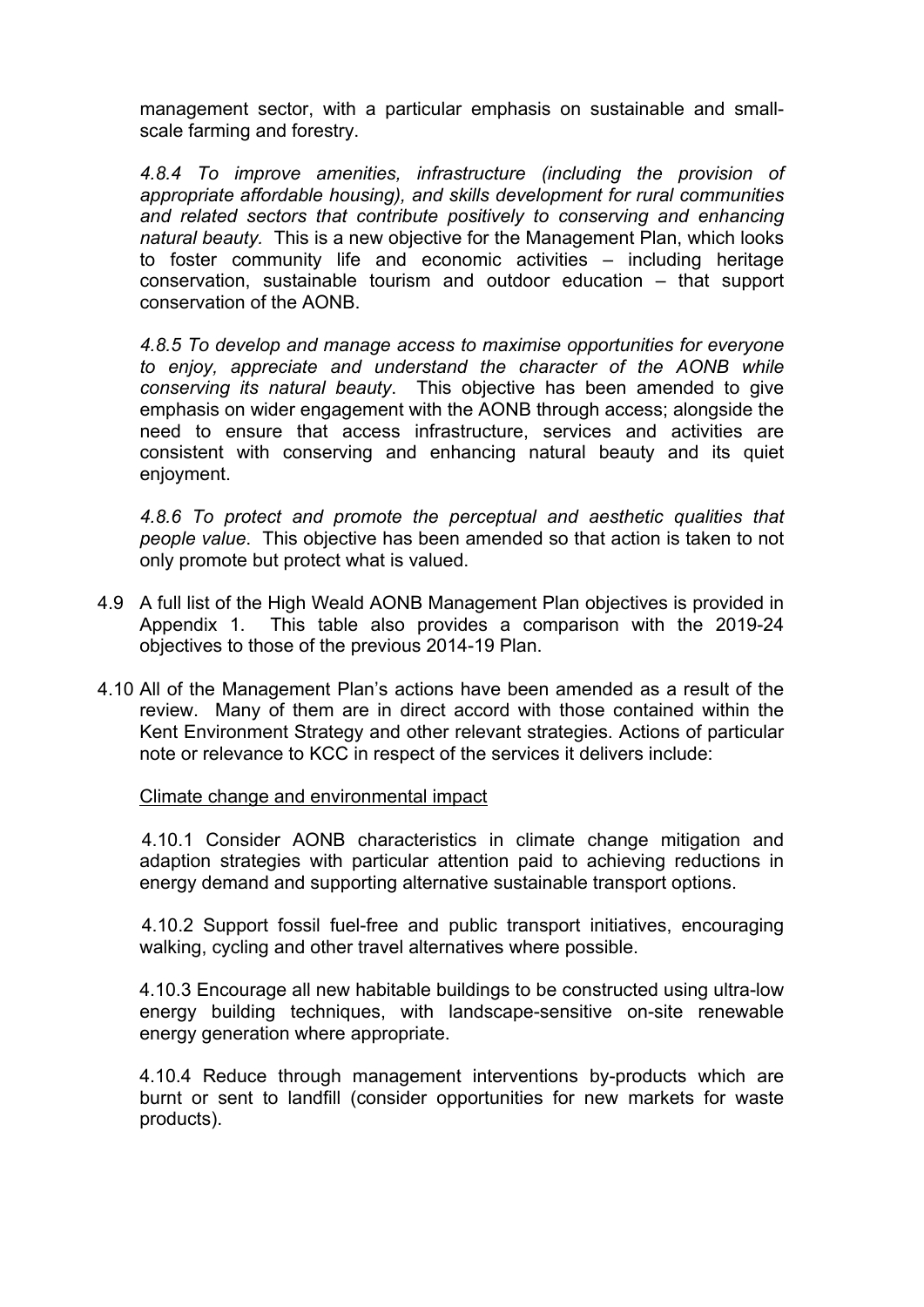#### Local goods and services

4.10.5 Preferentially select goods and services which support AONB landscape conservation in procurement decisions e.g. locally produced food, fuel, fencing, timber for construction.

4.10.6 Choose local food and support local food growers through procurement policies.

#### Planning

4.10.7 Ensure there is reference to the AONB Management Plan in local plans and other public documents and ensure its use as material consideration in planning decisions.

#### Highways and PRoW

4.10.8 Ensure the design and maintenance of highways and the public realm, including street furniture, has regard to local distinctive character and avoids suburbanisation or generic approaches.

4.10.9 Identify historic routeways in highway improvement plans and consider approaches in management that are tailored to enhance their historic character including early intervention to protect banks.

4.10.10 Invest in creative highway engineering solutions, delivering quality, best practice highway alterations which are sensitive to AONB character.

4.10.11 Prioritise the appropriate management of ecologically-rich road verges in highway management and avoid damaging operations.

4.10.12 Undertake sensitive management of old coppice on routeway banks.

4.10.13 Maintain routeway verges in their 'natural state' and refrain from planting non-native species along routeways.

4.10.14 Jointly produce an access strategy that sets out areas for strategic investment to improve rights of way and increase access for all users.

4.10.15 Recognise and act to minimise the impact of traffic noise and congestion on rural lanes.

#### Rural economy

4.10.16 Support investment in small-scale businesses including dedicated small loans and promote innovation funds and improved rural broadband.

4.10.17 Support improved digital connectivity across rural areas.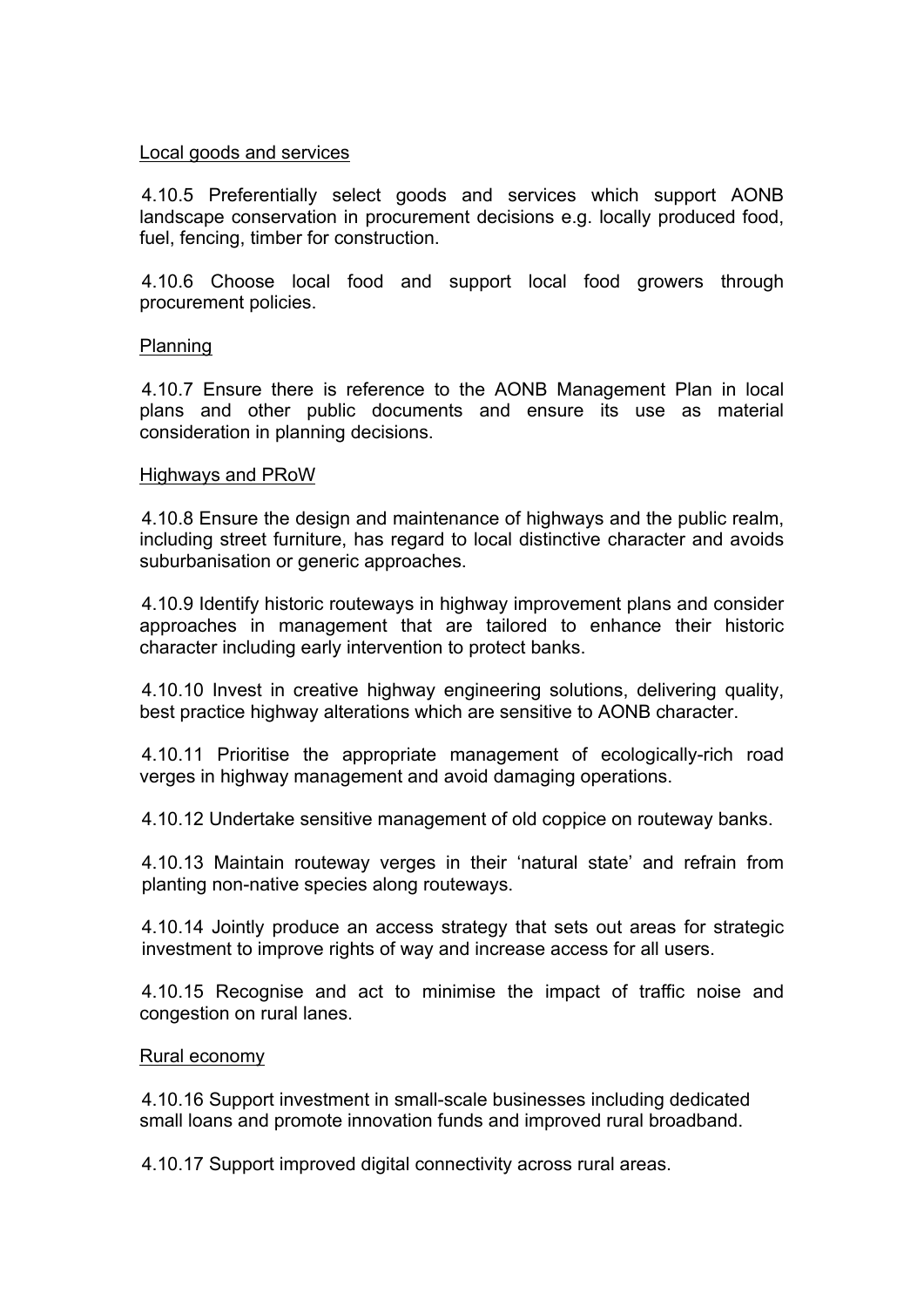## **5. Equality Impact Assessment**

5.1 The Equality Impact Assessment screening was carried out by the High Weald AONB Unit, using the East Sussex County Council standard template. The screening concluded that the High Weald AONB Management Plan Review 2019-2024 complies with the Equality Duty 2010. It is available through the link below (see 8.3).

## **6. Conclusions**

6.1 It is considered that the High Weald AONB Management Plan 2019-24 as amended can be adopted by KCC. It is not anticipated that the new Management Plan will place any additional obligations or burdens on the County Council in terms of resources; relevant units within the County Council must continue to consider the Management Plan in relation to their operations and services and will need to familiarise themselves with the Plan as revised.

## **7. Recommendation(s)**

7.1 The Environment and Transport Cabinet Committee is asked to consider and endorse or make recommendations to the Cabinet Member for Planning, Highways, Transport and Waste to formally adopt the reviewed and revised High Weald Area of Outstanding Natural Beauty Management Plan 2019-24 as shown at appendix A.

## **8. Background Documents**

- 8.1 HWAONB Management Plan 2019-24 [http://www.highweald.org/downloads/publications/joint-advisory-committee](http://www.highweald.org/downloads/publications/joint-advisory-committee-papers/2018-2019/2247-jac-approved-high-weald-management-plan-2019-2024-1/file.html)[papers/2018-2019/2247-jac-approved-high-weald-management-plan-2019-](http://www.highweald.org/downloads/publications/joint-advisory-committee-papers/2018-2019/2247-jac-approved-high-weald-management-plan-2019-2024-1/file.html) [2024-1/file.html](http://www.highweald.org/downloads/publications/joint-advisory-committee-papers/2018-2019/2247-jac-approved-high-weald-management-plan-2019-2024-1/file.html)
- 8.2 Supporting information for review [http://www.highweald.org/high-weald-aonb](http://www.highweald.org/high-weald-aonb-management-plan/management-plan-review.html)[management-plan/management-plan-review.html](http://www.highweald.org/high-weald-aonb-management-plan/management-plan-review.html)
- 8.3 Equality Impact Assessment for High Weald AONB Management Plan [http://www.highweald.org/downloads/publications/joint-advisory-committee](http://www.highweald.org/downloads/publications/joint-advisory-committee-papers/2018-2019/2235-hwmp-equality-impact-assessment-november-2018-version-for-jac/file.html)[papers/2018-2019/2235-hwmp-equality-impact-assessment-november-2018](http://www.highweald.org/downloads/publications/joint-advisory-committee-papers/2018-2019/2235-hwmp-equality-impact-assessment-november-2018-version-for-jac/file.html) [version-for-jac/file.html](http://www.highweald.org/downloads/publications/joint-advisory-committee-papers/2018-2019/2235-hwmp-equality-impact-assessment-november-2018-version-for-jac/file.html)

### **9. Contact details**

### **Report Author**

#### **Elizabeth Milne**

Natural Environment & Coast **Manager** 03000 413950 [elizabeth.milne@kent.gov.uk](mailto:elizabeth.milne@kent.gov.uk)

### **Relevant Director**

**Stephanie Holt-Castle** Interim Director for Environment, Planning and Enforcement 03000 412064 [stephanie.Holt-Castle@kent.gov.uk](mailto:stephanie.Holt-Castle@kent.gov.uk)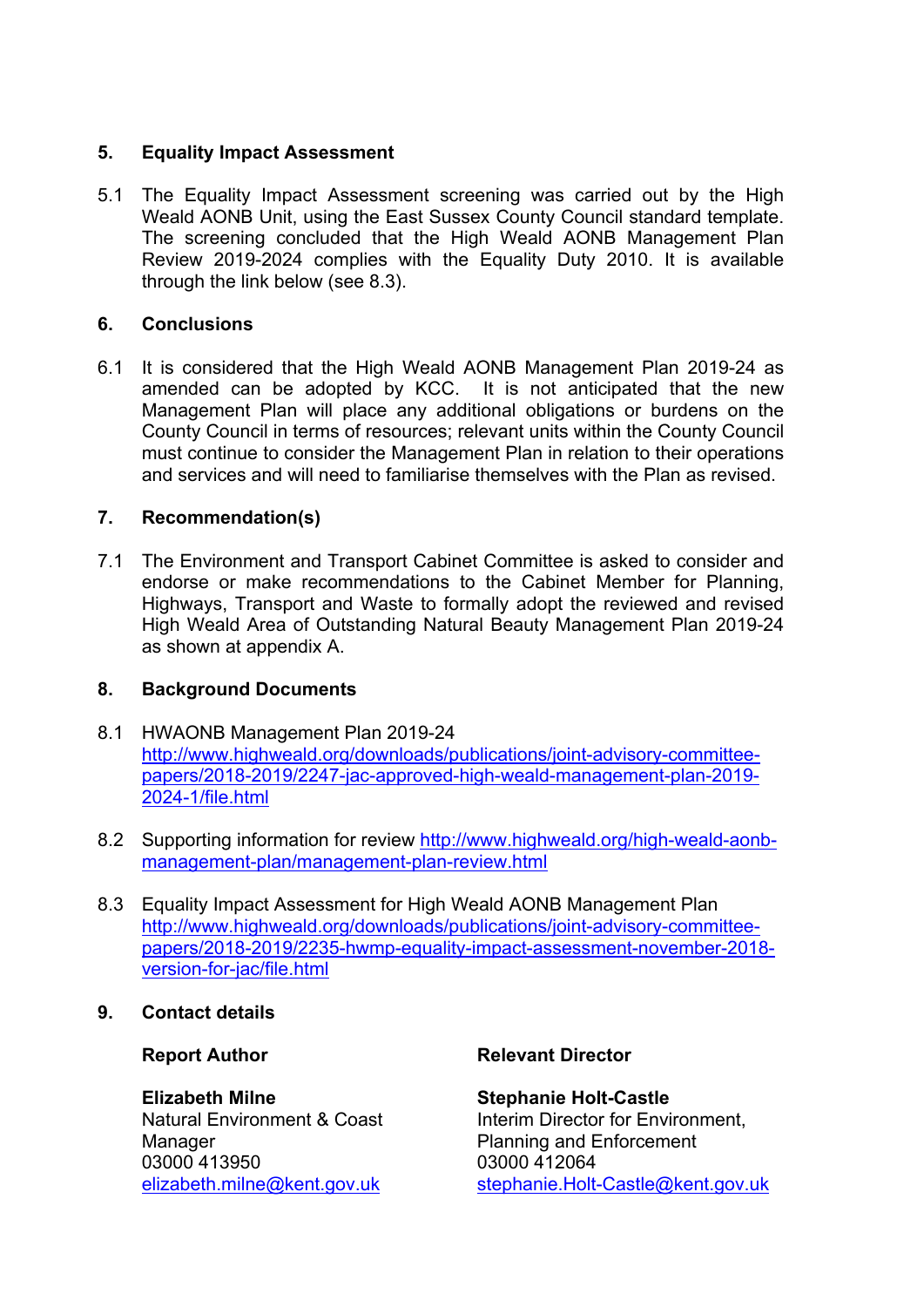# **APPENDIX 1 – High Weald AONB Management Plan amendments to objectives**

The following table notes the objectives of the 2019-2024 HWAONB Management Plan and the corresponding objective of the previous 2014-2019 Plan; where notable changes have been made, the rationale for this change is provided.

| New objective                                                                                                                                                                            | Objective previously within 2014-2019<br>plan                                                                                                                          | <b>Rationale for change</b>                                                                                                                                                                                                                                                                                             |
|------------------------------------------------------------------------------------------------------------------------------------------------------------------------------------------|------------------------------------------------------------------------------------------------------------------------------------------------------------------------|-------------------------------------------------------------------------------------------------------------------------------------------------------------------------------------------------------------------------------------------------------------------------------------------------------------------------|
| Objective G1: To restore the natural function<br>of rivers, water courses and water bodies.                                                                                              | G1 Objective: To restore the natural function<br>of river catchments.                                                                                                  | Expanded to detail specifically what river<br>catchments embody.                                                                                                                                                                                                                                                        |
| Objective G2: To protect and enhance soils,<br>sandstone outcrops, and other important<br>landform and geological<br>features.                                                           | G2 Objective: To protect the sandstone<br>outcrops and other important geological<br>features of the AONB.                                                             | This objective has been slightly amended<br>from the previous management plan to<br>specifically include soils, reflecting the<br>Government's 25 Year Environment Plan's<br>priority in this regard.                                                                                                                   |
| Objective G3: To help secure climatic<br>conditions and rates of change which support<br>continued conservation and enhancement of<br>the High Weald's valued landscape and<br>habitats. | G3 Objective: Climatic conditions and rates<br>of change which support continued<br>conservation and enhancement of the High<br>Weald's valued landscape and habitats. | To recognise that partners have a role to play<br>in the larger agenda to tackle climate.                                                                                                                                                                                                                               |
| Objective S1: To reconnect settlements,<br>residents and their supporting economic<br>activity.                                                                                          | S1 Objective: To reconnect settlements,<br>residents and their supporting economic<br>activity with the surrounding countryside.                                       | Minor edit.                                                                                                                                                                                                                                                                                                             |
| Objective S2: To protect the historic pattern<br>and character of settlement.                                                                                                            | S2 Objective: To protect the historic pattern<br>of settlement.                                                                                                        | Minor edit.                                                                                                                                                                                                                                                                                                             |
| Objective S3: To enhance the architectural<br>quality of the High Weald and ensure<br>development reflects the<br>character of the High Weald in its scale,<br>layout and design.        | S3 Objective: To enhance the architectural<br>quality of the High Weald.                                                                                               | The addition of reflecting the AONB's<br>character in scale, layout and design is in<br>response to the increase in development<br>pressure. It aims to protect and enhance the<br>character and quality of buildings in the High<br>Weald; and re-establish the use of local<br>materials as a means of protecting the |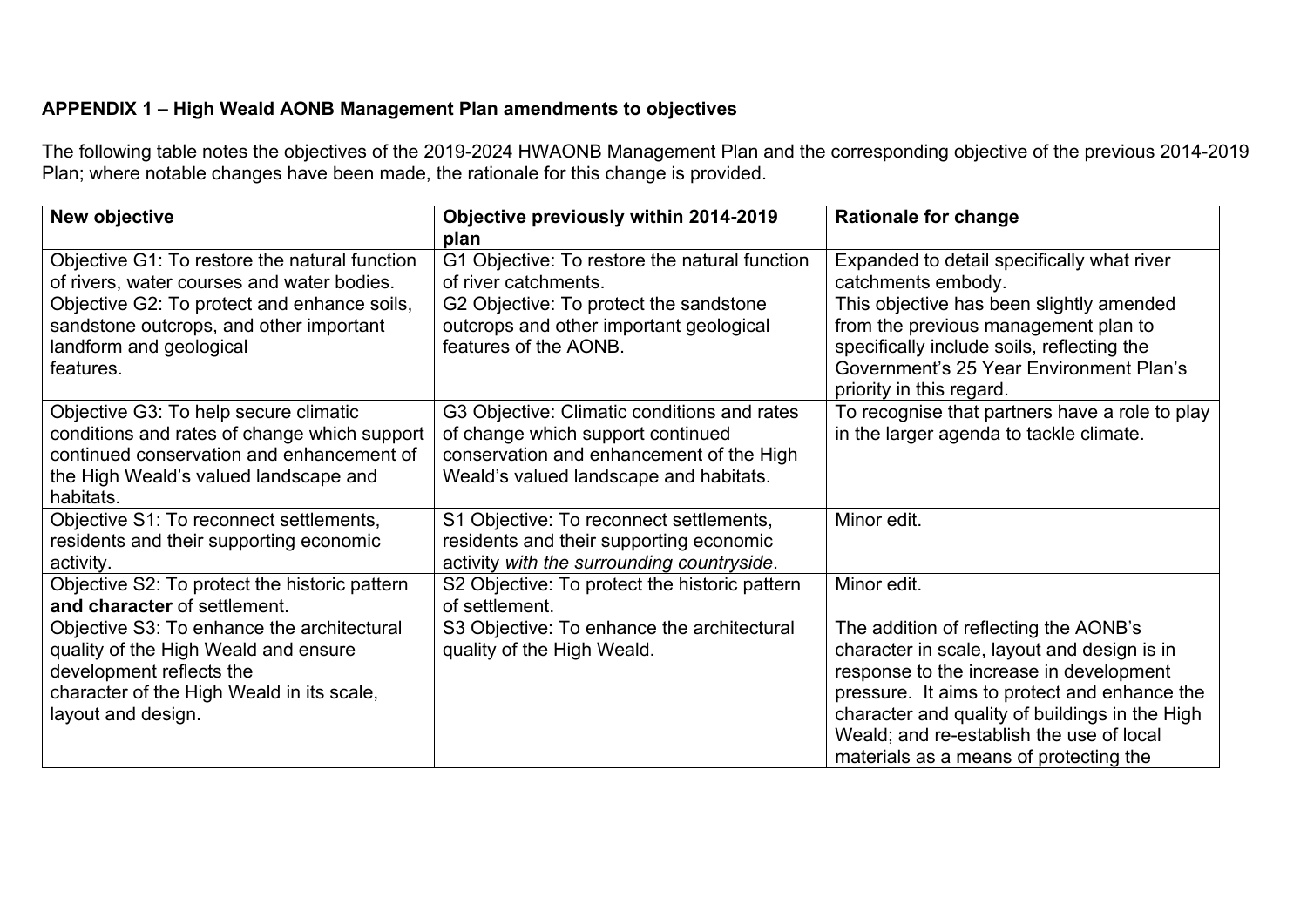|                                                 |                                                 | environment and adding to this               |
|-------------------------------------------------|-------------------------------------------------|----------------------------------------------|
|                                                 |                                                 | distinctiveness.                             |
| Objective R1: To maintain the historic pattern  | R1 Objective: To maintain the historic pattern  | (no change)                                  |
| and features of routeways.                      | and features of routeways.                      |                                              |
| Objective R2: To enhance the ecological         | R2 Objective: To enhance the ecological         | (no change)                                  |
| function of routeways.                          | function of routeways.                          |                                              |
| Objective W1: To maintain the existing extent   | W1 Objective: To maintain existing extent of    | (no change)                                  |
| of woodland and particularly ancient            | woodland and particularly ancient woodland.     |                                              |
| woodland.                                       |                                                 |                                              |
| Objective W2: To enhance the ecological         | W2 Objective: To enhance the ecological         | Minor edit.                                  |
| quality and functioning of woodland at a        | functioning of woodland at a landscape          |                                              |
| landscape scale.                                | scale.                                          |                                              |
| Objective W3: To protect the archaeology        | W3 Objective: To protect the archaeology        | (no change)                                  |
| and historic assets of AONB woodlands.          | and historic assets of AONB woodlands.          |                                              |
| Objective W4: To increase the output of         | W4 Objective: To increase the output of         | (no change)                                  |
| sustainably produced high-quality timber and    | sustainably produced high-quality timber and    |                                              |
| underwood for local markets.                    | underwood for local markets.                    |                                              |
| Objective FH1: To secure agriculturally         | FH1 Objective: To secure agriculturally         | (no change)                                  |
| productive use for the fields of the High       | productive use for the fields of the High       |                                              |
| Weald, especially for local markets, as part of | Weald, especially for local markets, as part of |                                              |
| sustainable land management.                    | sustainable land management.                    |                                              |
| Objective FH2: To maintain the pattern of       | FH2 Objective: To maintain the pattern of       | (no change)                                  |
| small irregularly shaped fields bounded by      | small irregularly shaped fields bounded by      |                                              |
| hedgerows and woodlands.                        | hedgerows and woodlands.                        |                                              |
| Objective FH3: To enhance the ecological        | FH3 Objective: To enhance the ecological        | (no change)                                  |
| function of field and heath as part of the      | function of field and heath as part of the      |                                              |
| complex mosaic of High Weald habitats.          | complex mosaic of High Weald habitats.          |                                              |
| Objective FH4: To protect the archaeology       | FH4 Objective: To protect the archaeology       | (no change)                                  |
| and historic assets of field and heath.         | and historic assets of field and heath.         |                                              |
| Objective LBE1: To improve returns from,        |                                                 | This is a new objective for the Management   |
| and thereby increase entry and retention in,    |                                                 | Plan, which looks to sustain an economically |